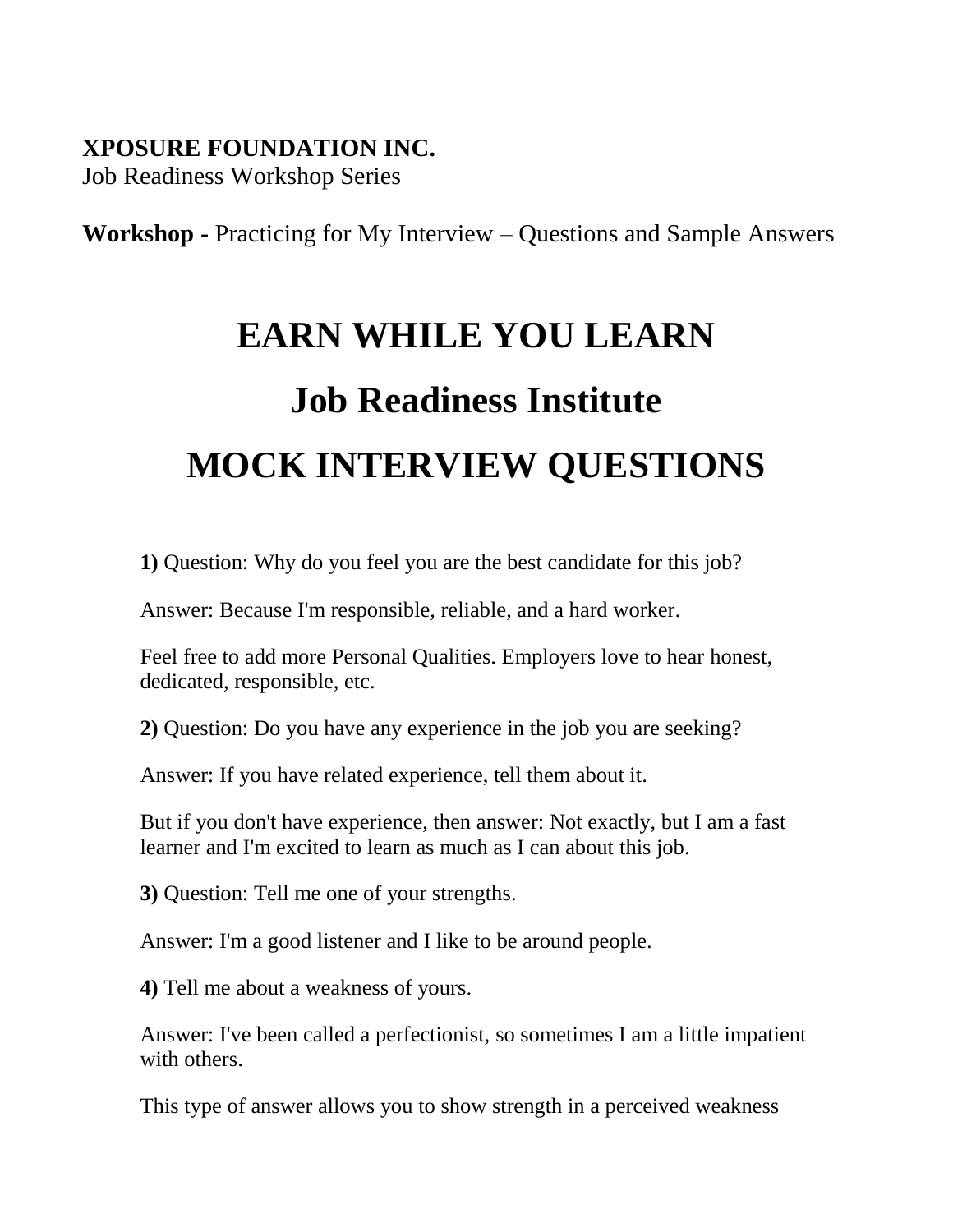**5)** Question: Are you available Monday-Friday?

Answer: Yes I am. And if ever I'm not, I'll be sure to let you know well in advance.

This type of answer shows a potential employer you are willing to work with them.

**6)** Tell me how you would handle a difficult customer.

Answer: I would politely listen to their complaint without interrupting them, reassure them that everything will be ok and then try to help them solve the problem.

This answers shows you are thinking about how to solve a problem on many different levels.

**7)** How would you handle working with someone you don't particularly like?

Answer: I have great interpersonal skills and get along well with most everyone. I don't think that would ever be a problem for me.

This type of answer shows the employer you have the ability to get along with others which means you may be a good team player

**8)** What position do you think would fit you best?

Answer: I would like to learn as many different positions and jobs as I can. I'm flexible and would really like to try my hand at

This type of answer shows the potential employer you are willing to do many jobs while at the same time giving you a chance to let them know what job you would like to try.

**9)** Would your Xposure and Day school teacher recommend you for this job?

Answer: Yes. I have a recommendation letter from my day school teacher.

**10)** Why should I hire you?